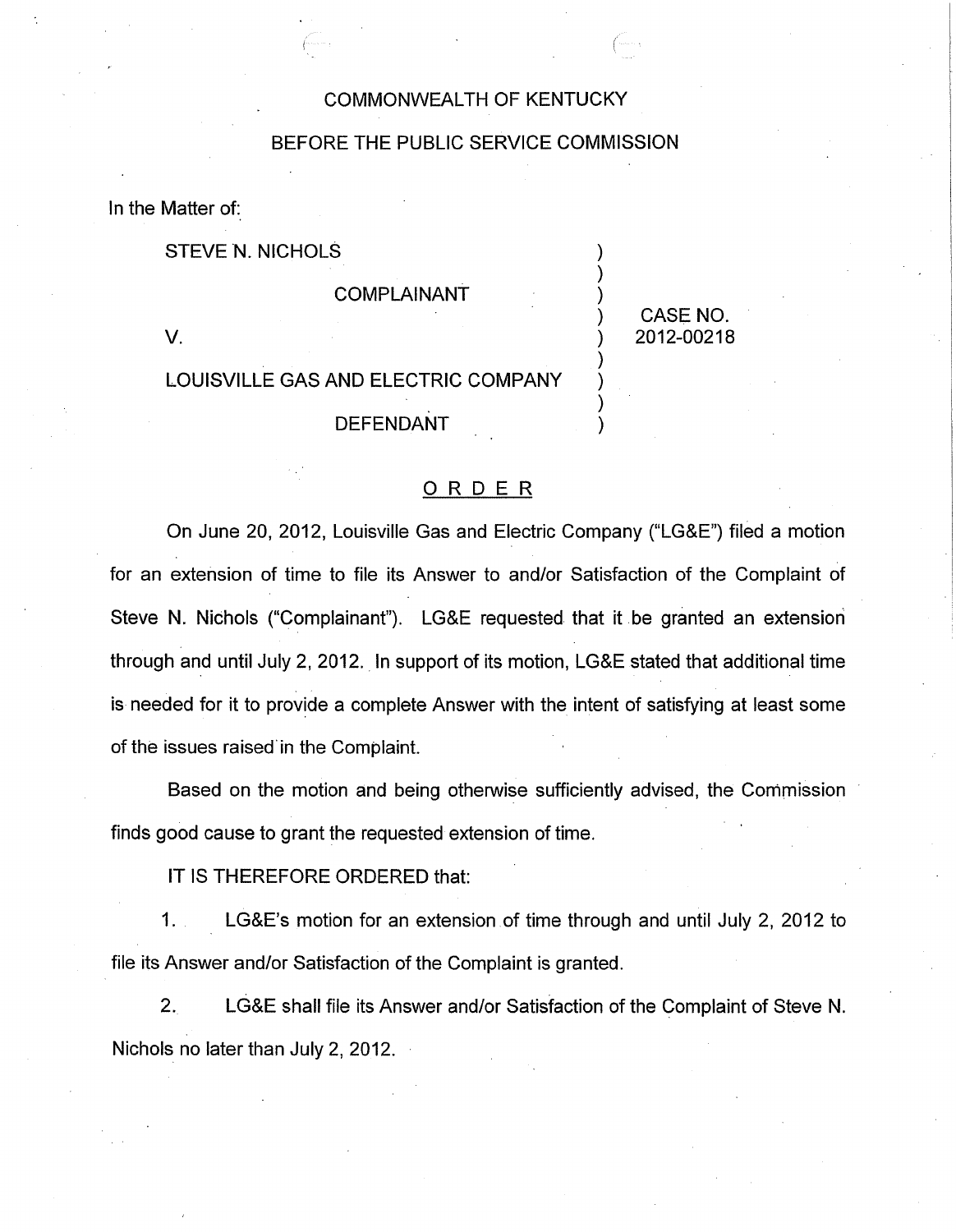By the Commission



**ATT** Execu ector

Case No. 2012-00218